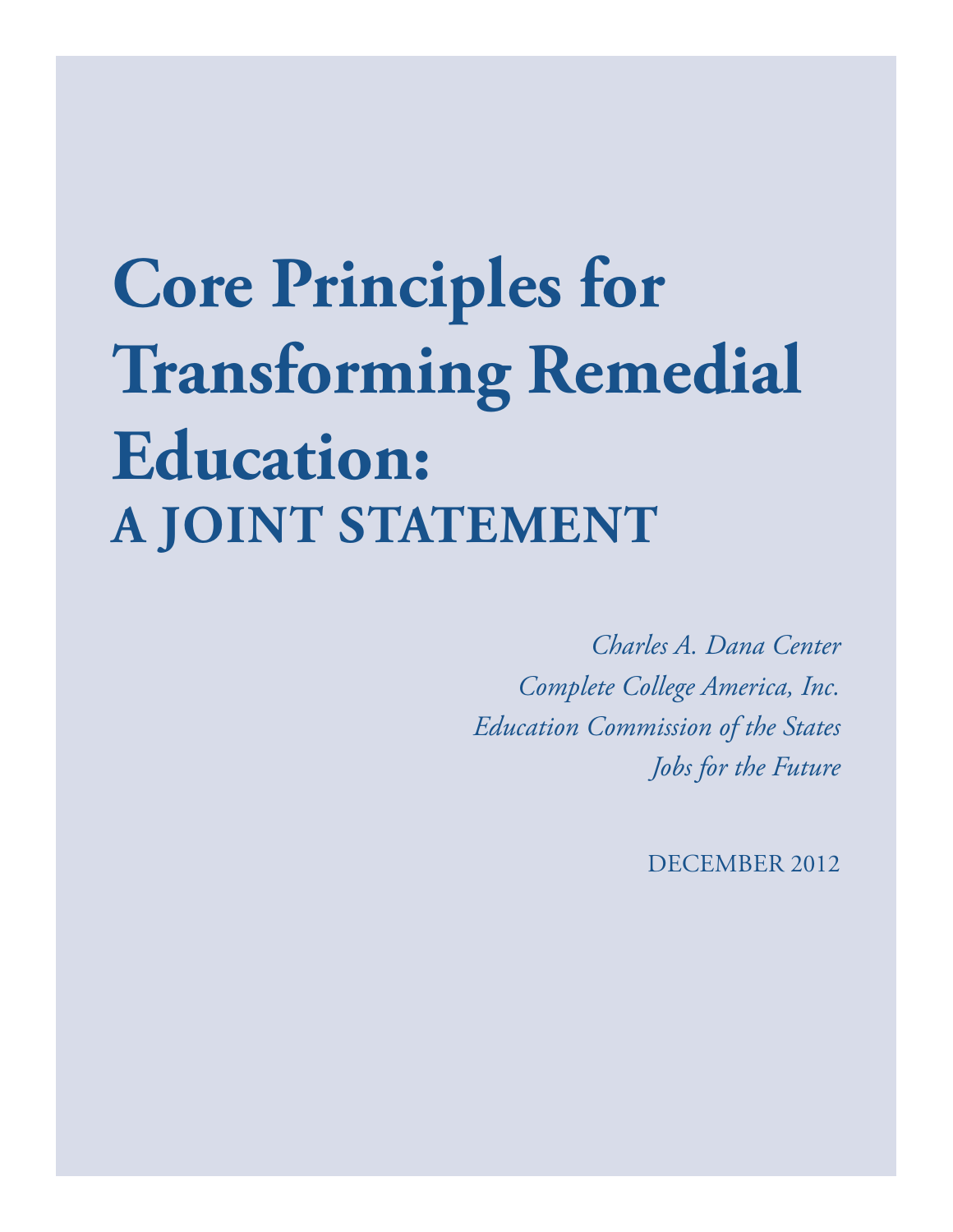#### **Glossary of Terms**

- 1. Degrees and certificates of value. Postsecondary credentials that are in demand in the workforce and therefore lead to livable wage job opportunities and/or provide a sound foundation for further education and training.
- 2. **Remedial education.** Required instruction and support for students who are assessed by their institution of choice as being academically underprepared for postsecondary education. The intent of remedial education is to educate students in the skills that are required to successfully complete gateway courses, and enter and complete a program of study.
- 3. Gateway courses. The first college-level or foundation courses for a program of study. Gateway courses are for college credit and apply to the requirements of a degree.
- 4. **Programs of study.** A set of courses, learning experiences, and learning outcomes required for a postsecondary credential that are defined by academic departments within colleges and universities.
- 5. **Meta-majors.** A set of broad content areas that students choose upon enrollment at a postsecondary institution. A meta-major includes a set of courses that meet academic requirements that are common across several disciplines and specific programs of study. Enrollment and completion of meta-major courses guide students through initial academic requirements and into programs of study.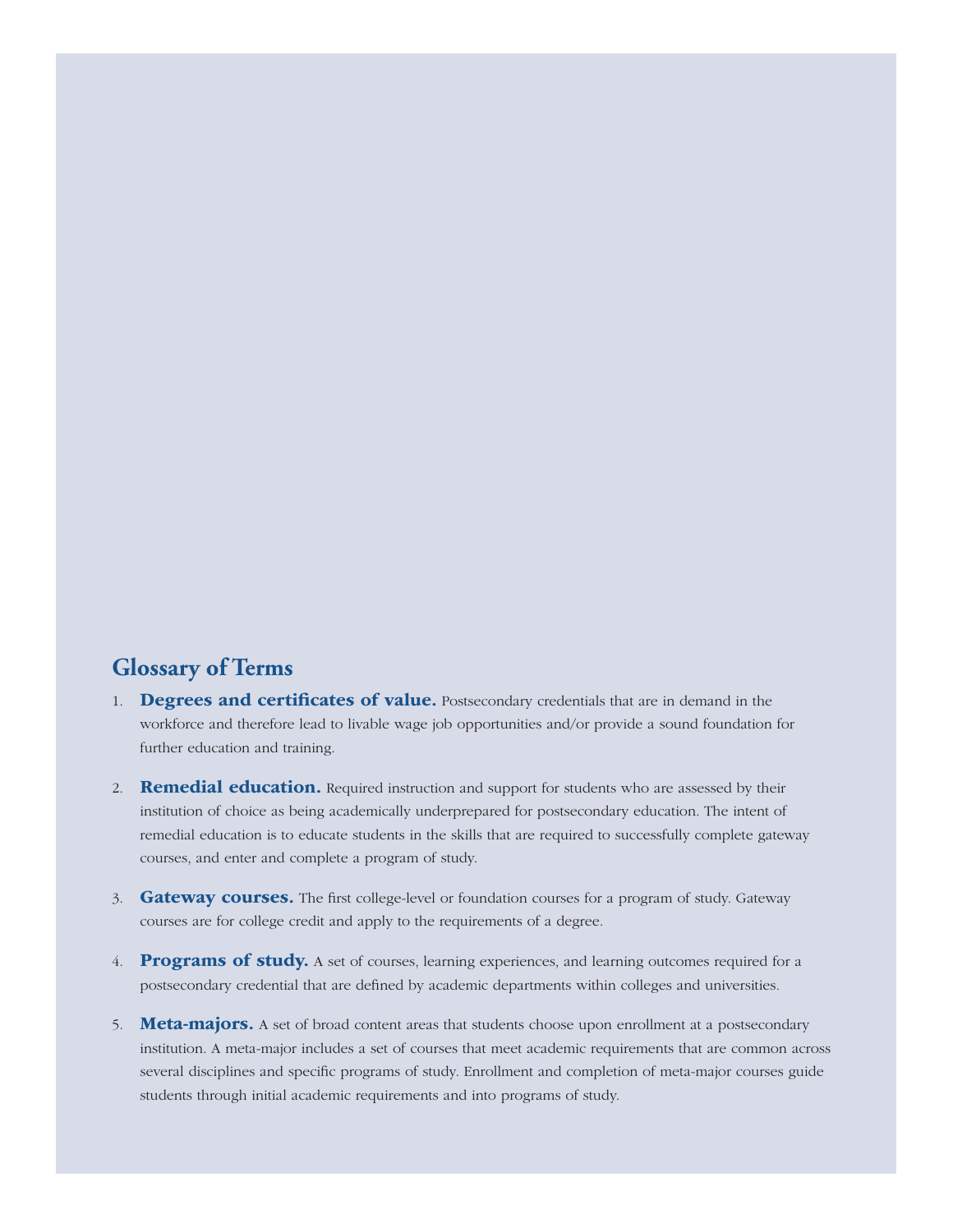## Background

Higher education has always been a pathway to opportunity. For generations of Americans of all backgrounds, an education beyond high school has led to upward mobility in our society. This role for higher education is more important today than ever before. With evidence suggesting that a ticket to the middle class comes in the form of a postsecondary credential, institutions must take extraordinary measures to ensure that those who seek a postsecondary credential are able to earn it.

To improve their economic futures, postsecondary students need to enter academic programs that result in degrees and certificates of value that prepare them for either further education or entry into the workforce. Across our country, state policymakers, higher education systems, and individual institutions are implementing new ways to improve college completion rates without sacrificing quality or access.

As states and institutions embark on ambitious reforms, it has become increasingly clear that improving the success of students who are currently assessed and then placed into remedial education courses is pivotal to the college completion agenda in states. With half of all students in postsecondary education taking one or more remedial education courses and college completion rates for those students well below state and national goals, it is critical that remedial education reform is an essential component of state and national college completion efforts at both the institutional and state policy level.

#### **Innovations in the field are showing the way**

Fortunately, research and practice over the past several years have begun to revolutionize the way faculty, institutions, and state systems deliver remedial education. We have seen groundbreaking research on the causes of remedial education students' failure, the growth of new evidence-based practice, and ambitious college and system-wide strategies to implement effective practices at scale. A central theme of these innovative approaches is to accelerate mastery of college-ready skills, completion of gateway courses, and enrollment into programs of study.

As a result of these impressive efforts, we have drawn the conclusion that remedial education as commonly designed and implemented — that is, sequences of several semester-long courses that students must complete before gaining access to college-level gateway courses — does not work.

Further, student outcomes cannot be improved at scale through incremental changes to existing courses, instructional practices, or policies that keep the current system of remedial education fundamentally unchanged. Lessons from emerging research and from the best innovators in the field point to the need for a new approach, one that enables unprepared students to receive academic and other supports they need to move quickly and effectively into and through a set of gateway courses aligned to programs of study that lead to a valued postsecondary credential.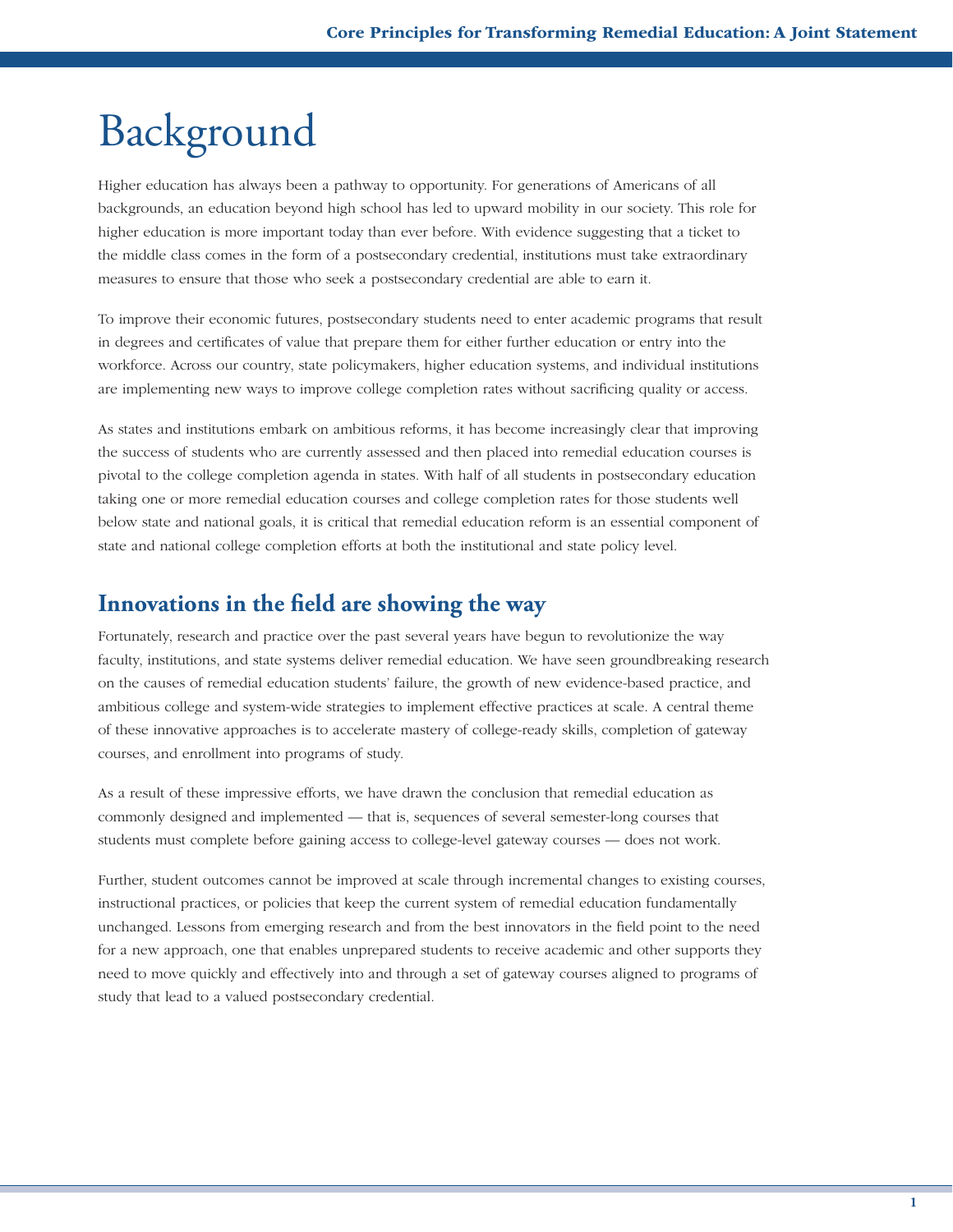#### **Our purpose**

As a result of new research and promising practice, we have more clarity than ever about how we can fundamentally transform our system of support that results in improved success for all students. To propel the movement forward, this statement offers a set of clear and actionable principles that, although not the final word on remedial education reform, sets a new course that can dramatically improve the postsecondary success of millions of students across the nation.

To be clear: The principles that guide this statement advocate changing current remedial education systems so that all students, no matter their skill levels or background, have a real opportunity to earn a college credential. Some may see this statement as supporting changes that discourage or divert students from their pursuit of a college credential. Nothing is further from the truth. Rather, we believe the systemic changes we propose, all of which can be found in some colleges and state systems around the country, are much more likely than current practice to provide a clear path that all students can follow to achieve their academic and career goals. In the end, the strategies we propose increase overall college completion rates, particularly among students who have traditionally been underserved by our postsecondary institutions.

To get there, we must shift our focus from improving student success in individual remedial education courses, or in a sequence of courses, to improving student progress through gateway courses and into programs of study that lead quickly and efficiently to completion of a credential of value.

This statement is not a comprehensive overview of all research and practice in remedial education. However, it presents recent research that has altered our understanding of the strategies that can have an immediate and profound impact on student success rates. This statement is not the final word on the topic, but it should guide rapid and creative developments in the alignment of high school and college standards, new college readiness assessments, and emerging instructional strategies and technologies that will further improve how we meet the needs of students who are not fully prepared for postsecondary education.

We cannot wait to act on what we know. It is not fair to students — nor is it fair to the faculty who teach them. It makes little sense to ask educators to be held accountable for student results when they must operate within such a flawed system.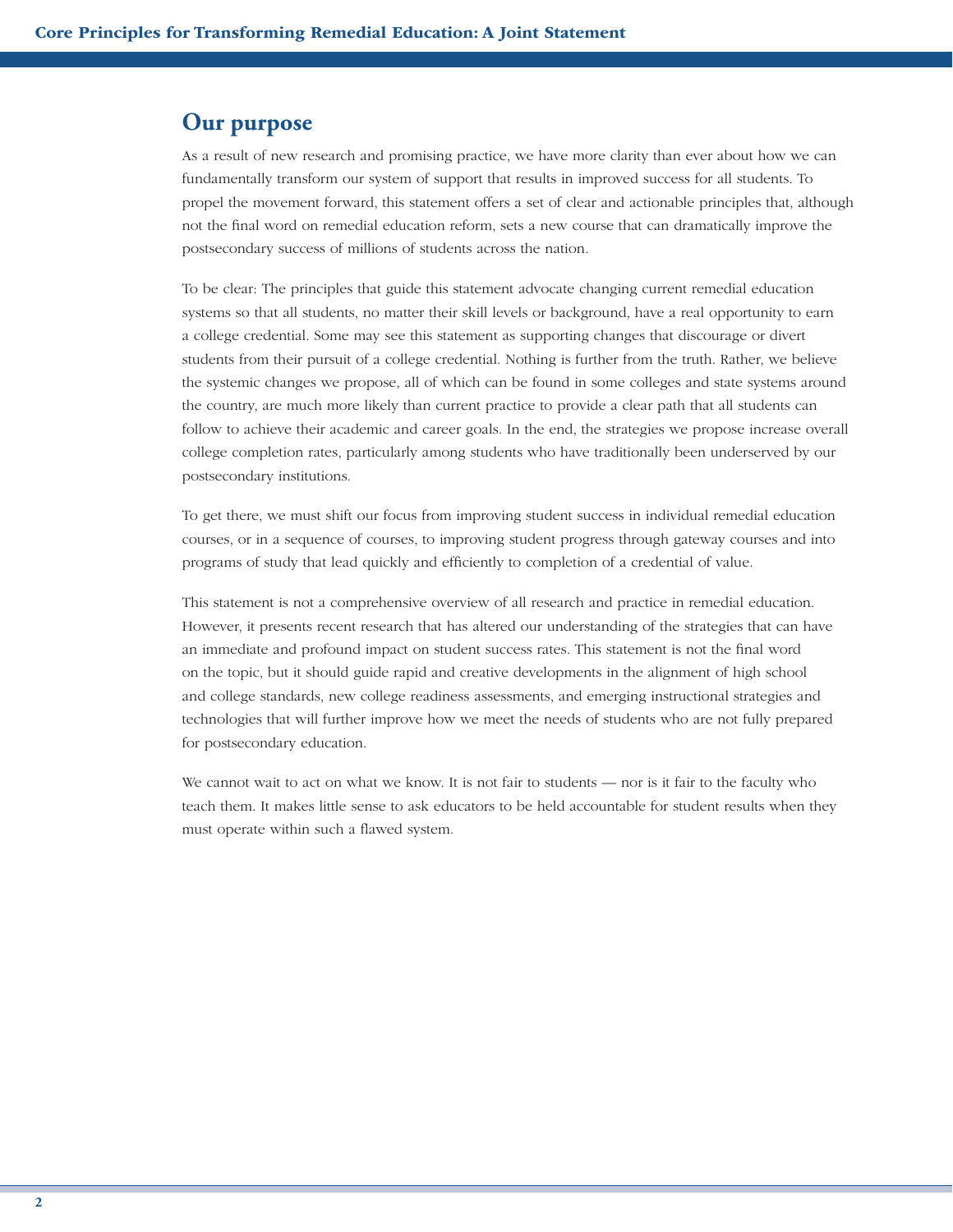## What We Have Learned

The current system of remedial education was built on a common sense premise that providing students more time to learn college-ready academic skills through a sequence of ever more demanding math and English courses would provide them the best opportunity to succeed in college. Unfortunately, there is growing evidence that the assumptions and associated practices underlying that approach are flawed. Instead, we have learned that long sequences of fragmented, reductive coursework are not an on-ramp to college for underprepared students, but a dead-end.

Recent research is making clear that if our goal is for students to enter and move through programs of study that lead to completion of a credential, remedial education as it is currently practiced simply cannot get us there. The following conclusions are based on dramatic research findings that reveal the failings of the current system and make the case for fundamental reform.

#### There is limited evidence of overall effectiveness in remedial education.

The numbers tell a dispiriting story. Half of all undergraduates and 70 percent of community college students take at least one remedial course.<sup>1</sup> Too many of these students never overcome being placed into a remedial course. Only about a quarter of community college students who take a remedial course graduate within eight years.<sup>2</sup> In fact, most students who are referred to remedial education do not even complete the remedial sequence: One study found 46 percent of students completed the sequence in reading and only 33 percent completed it in math.<sup>3</sup>

#### Remedial education course sequences are a key factor in high student

**attrition.** The long sequences of remedial education courses create many opportunities for students to drop out. A student may pass one remedial education course but fail to enroll in the next course. Worse yet, many who complete their remedial sequence never enroll in gateway courses. Thus, reforms to courses, while they may result in modest student learning gains, do not address the larger problem of students failing to persist through their remedial sequence or a college gateway course. Data collected by Complete College America found that among its participating states only 22 percent of community college students and 37 percent of students attending a four-year institution who were placed into remedial education math or English courses completed a gateway class in their designated subject area within two years.<sup>4</sup> Not surprisingly, students placed in a sequence of three or more remedial courses have the hardest time. Students who start three levels below college level rarely complete their full sequence within three years — just 16 percent for math and 22 percent for reading.<sup>5</sup> It has become increasingly clear that a significant number of students fail to enter a college program of study not because they fail any given remedial course but because they do not enroll in the subsequent remedial or gateway course.

#### The assessment and placement process is too often an obstacle to college

**success.** Colleges generally place students into remedial classes based primarily on a single score on a standardized test. Yet the evidence on the predictive validity of these tests is not as strong as many might assume, and research fails to find evidence that the resulting placements into remediation improve student outcomes. Recent research has found that a significant percentage of students who are placed into remedial education courses could succeed in gateway courses. An important new study by the Community College Research Center found that, in one community college system, between 40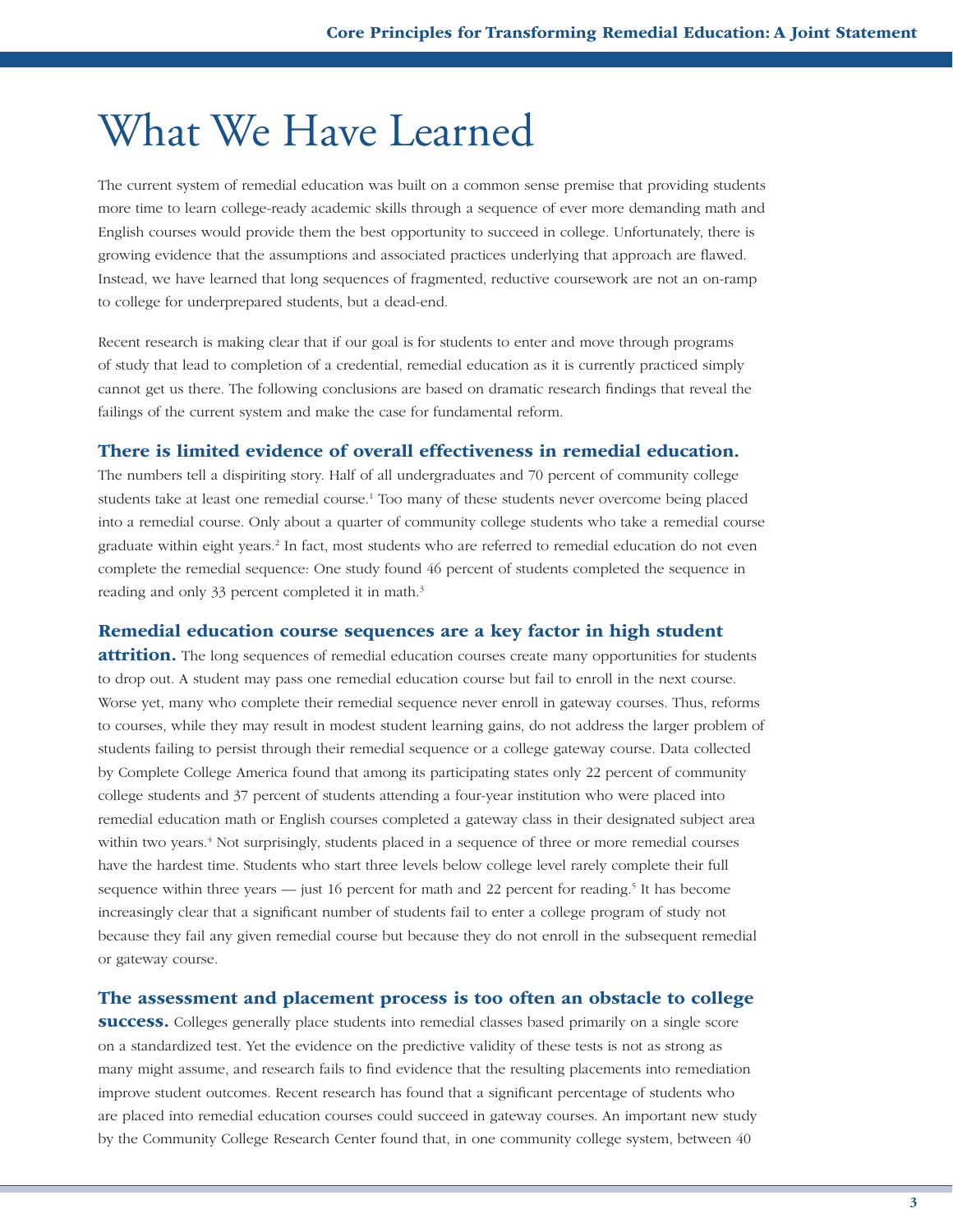and 50 percent of students who were placed in remedial math using a single placement exam could have earned a C or better in a gateway math course without remediation.<sup>6</sup> In English, the study found somewhere between 40 and 65 percent of students who were placed into remedial English could have earned a C or better in a gateway English course without remediation. Despite the high stakes nature of tests that could significantly delay their progress to a degree, students are often unaware of their importance and consequently do not take the time to prepare or apply the necessary focus the exam demands. Further, most colleges do not require any kind of skills brush-up experience for students prior to administering placement tests. It is increasingly clear that the assessment and placement process alone may be denying students access to college-level courses.

#### The academic focus of remedial education is too narrow and not aligned with what it takes to succeed in programs of study. The tests used to place students

in remedial classes focus on a very narrow set of skills in reading, writing, and math that often have little relationship to the content students need for their preferred programs of study. Remedial education courses are generally designed to prepare students for either college-level English composition or college algebra. Yet specific basic skills requirements differ across fields. For example, math needed for nursing is different from math needed for business or pre-engineering. Writing and reading conventions and skills also differ across fields. With its one-size-fits-all curriculum, remedial education does not provide solid academic preparation for the programs of study most students pursue. As a result, remedial education too often serves as a filter — which sorts students out of college — rather than as a funnel — guiding them into a program of study.7 Although the approach is new, there is growing evidence that contextualizing instruction and focusing on the skills students need to succeed in their program of study is much better than the one size fits all approach currently used in remedial education.

#### Remedial education does not adequately provide the non-academic

supports many students need. Many students enter higher education without clear goals for college and careers. Many also lack college success skills such as note-taking, test-taking, paper writing, time management and career readiness skills that would enable them to choose a program wisely. Research indicates that students, particularly those who are unprepared for college, benefit from "nonacademic" supports that help them explore and clarify goals for college and careers, develop college success skills, engage with campus culture, and address the conflicting demands of work, family, and college.8 Most remedial education, as it is typically designed, does not do any of these things. In fact, the stigma and frustration of having to revisit high school material, often taught in the same manner as in high school, frequently leads students to become discouraged and drop out.<sup>9</sup>

#### The longer it takes for students to select and begin a program of study, the less likely they are to complete a credential. The sequential structure of typical

remedial education programs has another significant cost to students. Recent state-level research concluded that the sooner students enter an academic concentration, which is defined as three courses within an academic program, the more likely they are to succeed. More than half of students who entered a concentration in their first year earned a community college credential or transferred to a four-year college within five years. Of students who entered a concentration in their second year, only about a third completed a credential or transferred; for those who did not enter a program until their third year, the success rate was only around 20 percent.10 If students who have a good chance of success in a gateway course cannot quickly begin coursework within their chosen program or major, their odds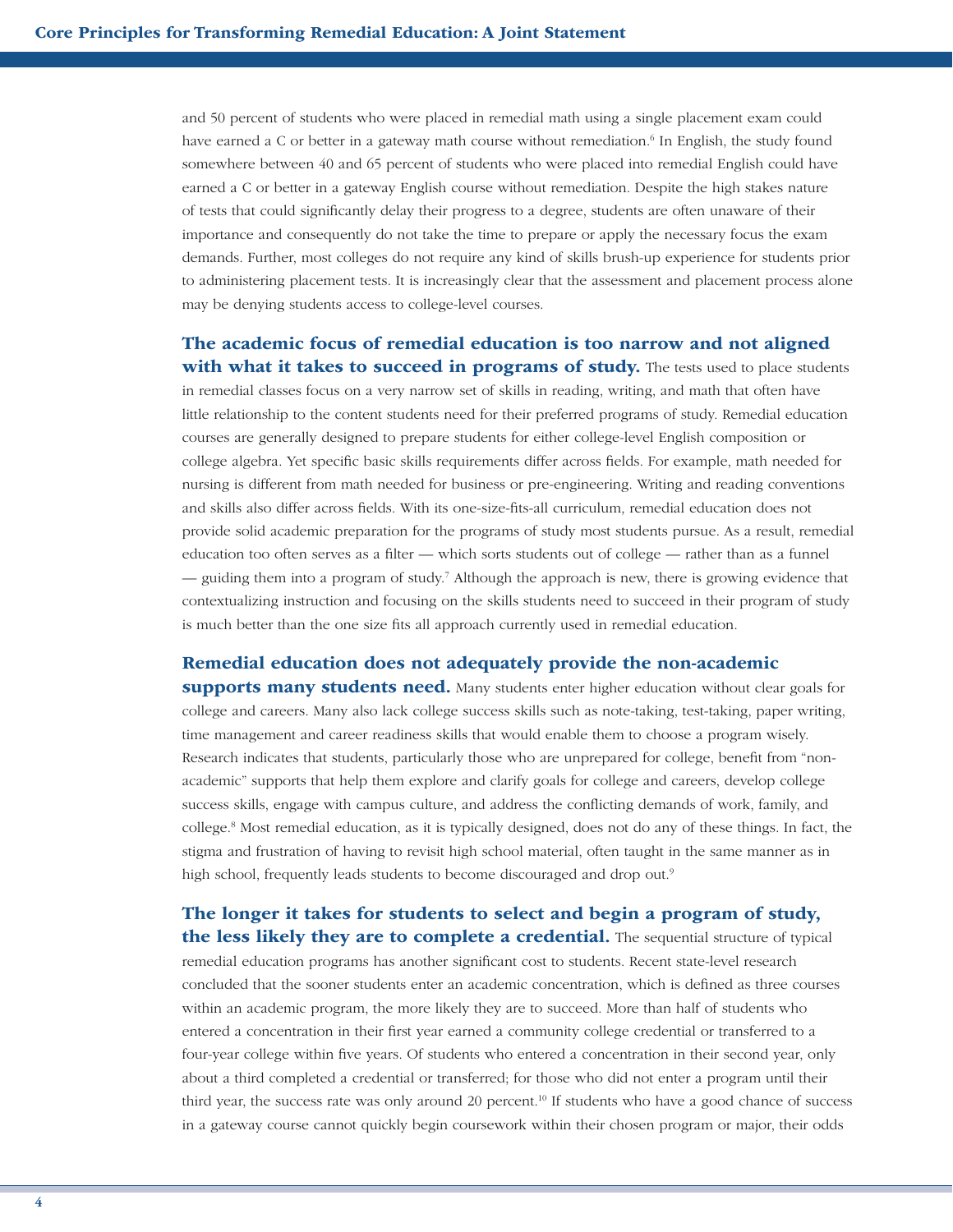of success plummet. Unfortunately, this is the case for too many students, with research from one state indicating that only about 50 percent of community college students (and only 30 percent of low-income students) ever became program "concentrators" by passing at least three college-level courses in a single field — an important milestone on the way to completion.<sup>11</sup>

The research is clear: Remedial education as it is commonly designed and delivered is not the aid to student success that we all hoped. It is time for policymakers and institutional leaders to take their cue from new research and emerging evidence-based practices that are leading the way toward a fundamentally new model of instruction and support for students who enter college not optimally prepared for college-level work.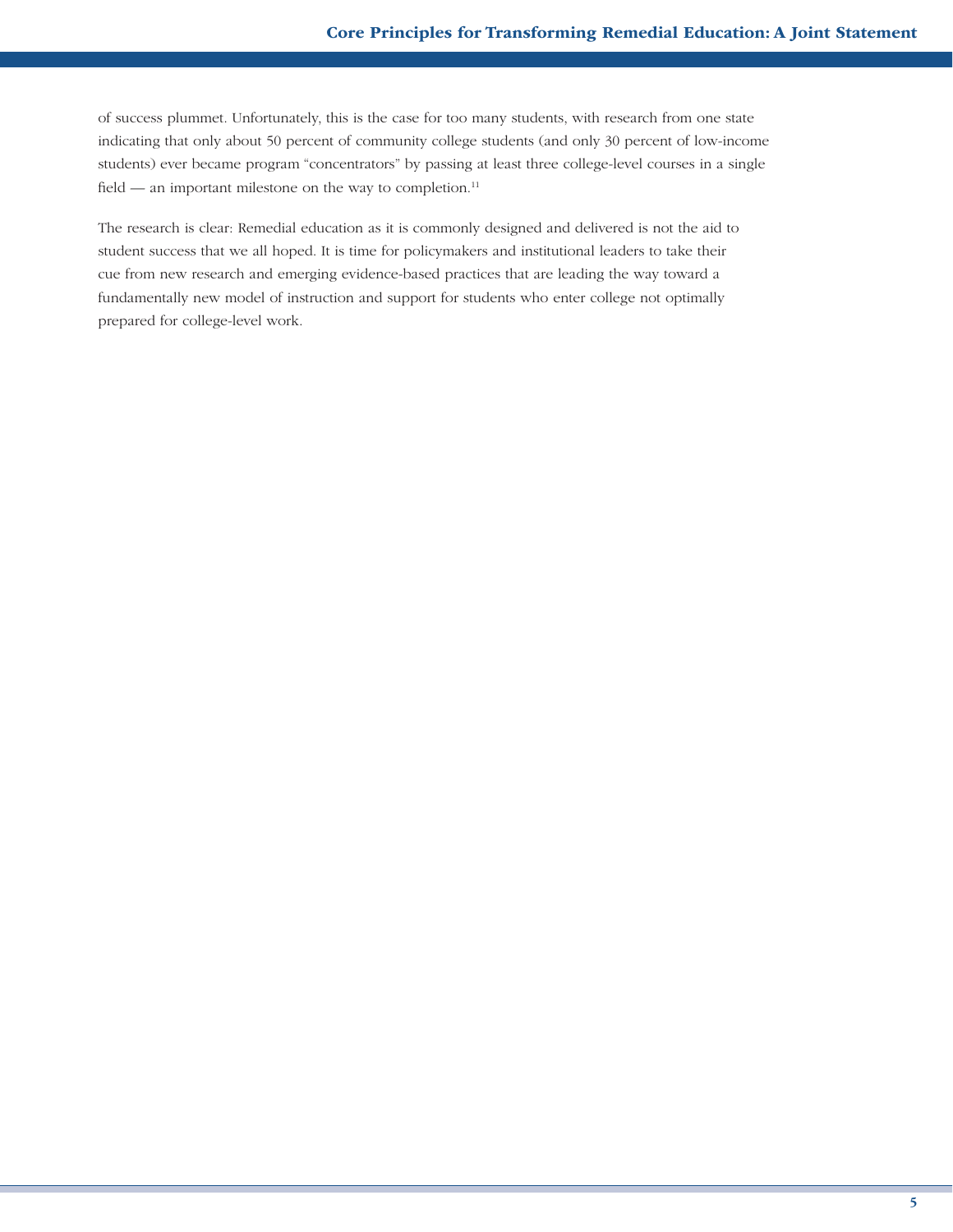## Core Principles for a New Approach

We provide the following principles for creating a fundamentally new approach for ensuring that all students are ready for and can successfully complete college-level work that leads to a postsecondary credential of value. These principles provide a clear direction on how institutions and states should proceed in light of groundbreaking research, the heroic efforts of state and campus innovators, and the collective experience of our organizations.

**Principle 1.** Completion of a set of gateway courses for a program of study is a critical measure of success toward college completion.

**Principle 2.** The content in required gateway courses should align with a student's academic program of study — particularly in math.

**Principle 3.** Enrollment in a gateway college-level course should be the default placement for many more students.

**Principle 4.** Additional academic support should be integrated with gateway college-level course content — as a co-requisite, not a pre-requisite.

**Principle 5.** Students who are significantly underprepared for college-level academic work need accelerated routes into programs of study.

**Principle 6.** Multiple measures should be used to provide guidance in the placement of students in gateway courses and programs of study.

**Principle 7.** Students should enter a meta-major when they enroll in college and start a program of study in their first year, in order to maximize their prospects of earning a college degree.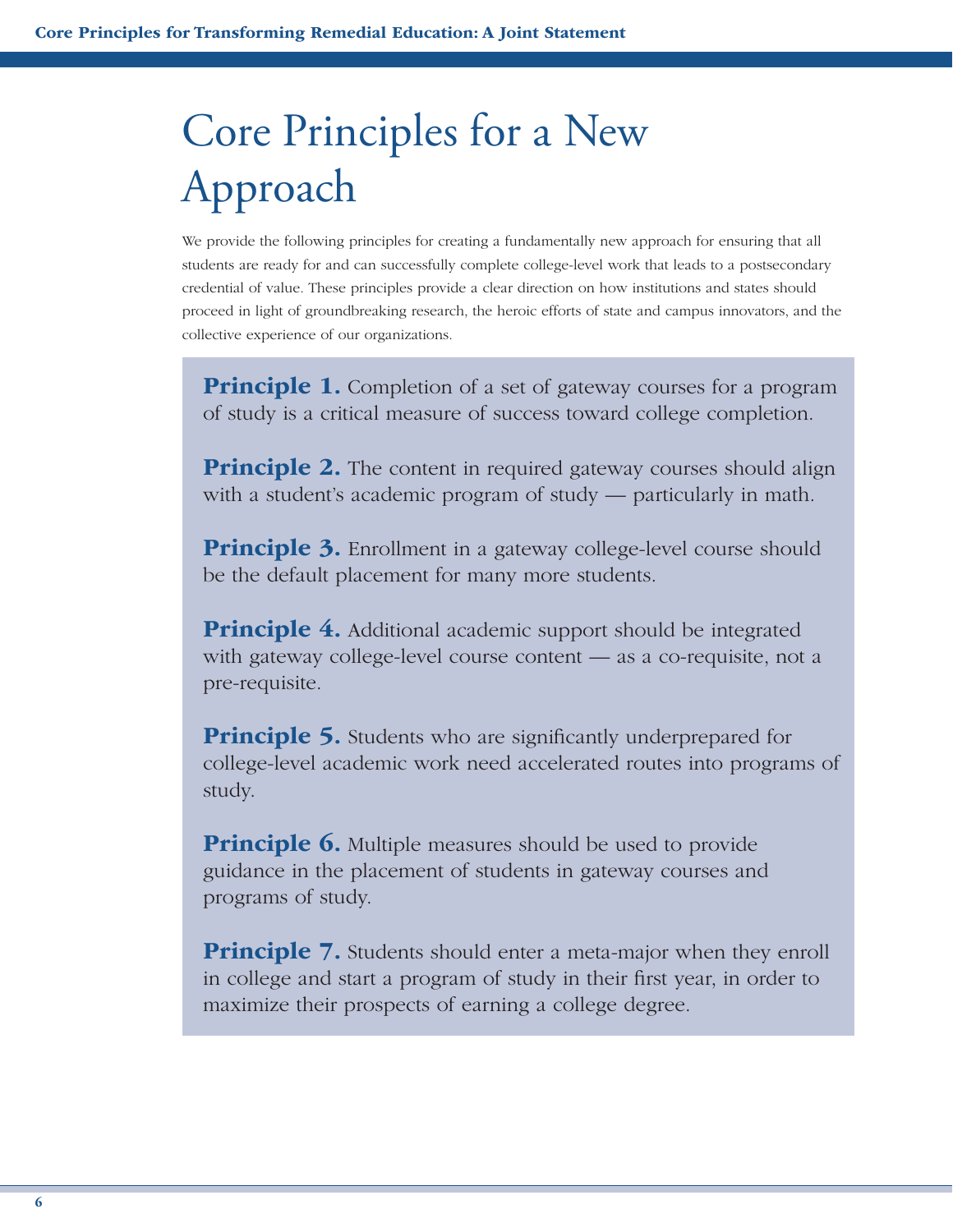## Seven Core Principles

#### **Principle 1.** *Completion of a set of gateway courses for a program of study is a critical measure of success toward college completion.*

The goal of remedial education — helping students take and pass college-level math and English — is only the first step toward college success. The ultimate goal is for students to enter a program of study and complete a credential or degree of value. Remedial education as a stand-alone sequence does not generate momentum toward that ultimate goal. Institutions need to chart a trajectory for students that is focused on them completing gateway courses that lead into a program of study and ultimately to a credential.

### **Principle 2.** *The content of required gateway courses should align with a student's academic program of study — particularly in math.*

Gateway courses provide a foundation for a program of study, and students should expect that the skills they develop in gateway courses are relevant to their chosen program. On many campuses, remedial education is constructed as single curricular pathways into gateway math or English courses. The curricular pathways often include content that is not essential for students to be successful in their chosen program of study. Consequently, many students are tripped up in their pursuit of a credential while studying content that they do not need. Institutions need to focus on getting students into the *right* math and the *right* English.

This issue is of particular concern in mathematics, which is generally considered the most significant barrier to college success for remedial education students. At many campuses, remedial math is geared toward student preparation for college algebra. However for many programs of study, college algebra should not be a required gateway course when a course in statistics or quantitative literacy would be more appropriate.

We also must remember that courses such as Anatomy and Physiology, Accounting 101, and Basic Drafting — not just college-level math and English — act as gateway courses for their respective programs. As a result, institutions should consider developing courses that teach remedial skills as a component of these courses. Resources should be devoted to mapping the content within programs of study to gateway courses and college-ready competencies so that students can build these skills within the context of their chosen field.

### **Principle 3.** *Enrollment in a gateway college-level course should be the default placement for many more students.*

Recent research has concluded that there are many more students who could be successful in collegelevel gateway courses than are currently placed into them.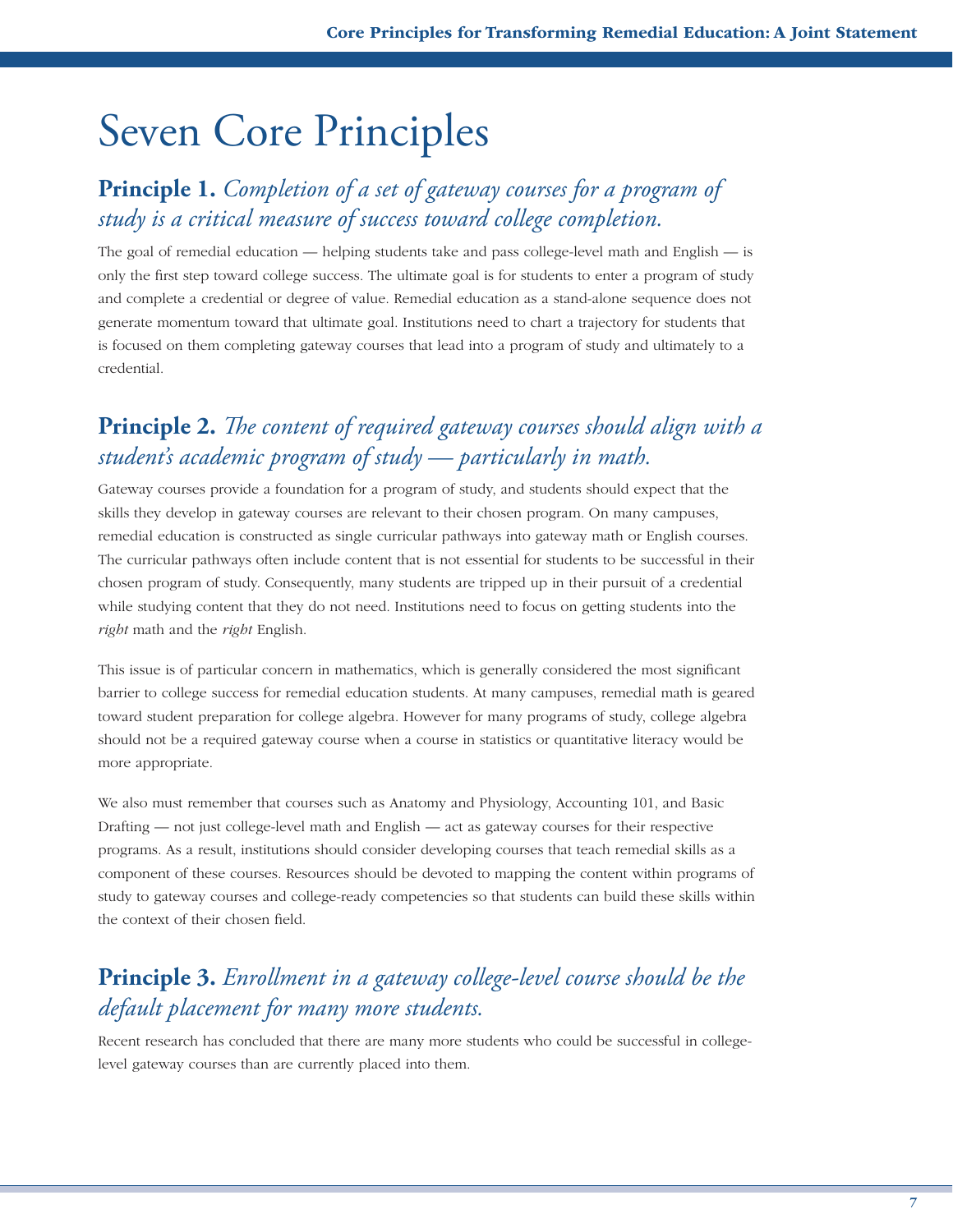When there is some question whether a student is prepared for college-level work, institutions typically "play it safe" by placing them into a remedial course. Unfortunately, this approach backfires when students who thought they were college ready become discouraged and ultimately never find their way back to the gateway course. Institutions should change the question they ask during the placement process from why should a student be placed in a gateway course to why shouldn't they? By changing our approach, institutions can shift from screening students *out* of gateway courses to making sure they are enrolled *in* the right courses that will facilitate their success. Institutions can then expand instructional support to students who are enrolled in gateway courses, which in turn can improve student success in gateway courses for all students — including those placed directly into the courses.

### **Principle 4.** *Additional academic support should be integrated with gateway college-level course content — as a co-requisite, not a prerequisite.*

If we broaden the range of students who are placed into gateway courses to include a substantial percentage who are currently assessed below college ready, then we must ramp up efforts to provide needed academic support to students alongside those courses. In truth, given high attrition rates in many gateway courses, effective academic support could benefit many students who are placed directly into gateway courses as well. The delivery of remedial content as a single semester co-requisite alongside college-level content, a one-year course pathway, or embedded remediation can take many forms. In all cases, the remedial instruction must be aligned and coordinated with the college-level course. Research at some institutions that have adopted this approach has found students succeeding in gateway courses at almost three times the rate of those who began in traditional remediation sequences.12

#### **Approaches that show great promise include:**

**Single Semester Co-Requisite.** In this approach, students receive remedial instruction while enrolled in a traditional single-semester gateway course. Remedial support is delivered through an aligned, remedial course or through non-course based options such as required participation in selfpaced instruction in a computer lab or mandatory tutoring. The simplest strategy is extending instructional time after class (45 minutes) or adding additional hours to courses (five hours a week instead of three). These strategies are producing results that are two and three times better than traditional remedial sequences.<sup>13</sup>

**One-Year Course Pathway.** Students with more significant remedial needs would benefit from more robust instruction and enhanced learning supports in the form of a one-year, two-semester course sequence in which students pass the gateway course in one year. Course pathways are not shorter versions of traditional remedial courses, rather they are enhanced college-level courses aligned to a program of study with remedial instruction delivered in a just-in-time manner over the course of a year. Students in year-long statistics and quantitative literacy math pathways have completed gateway courses at rates two and four times higher than students referred one or two levels below college level and who participate in traditional remedial education sequences.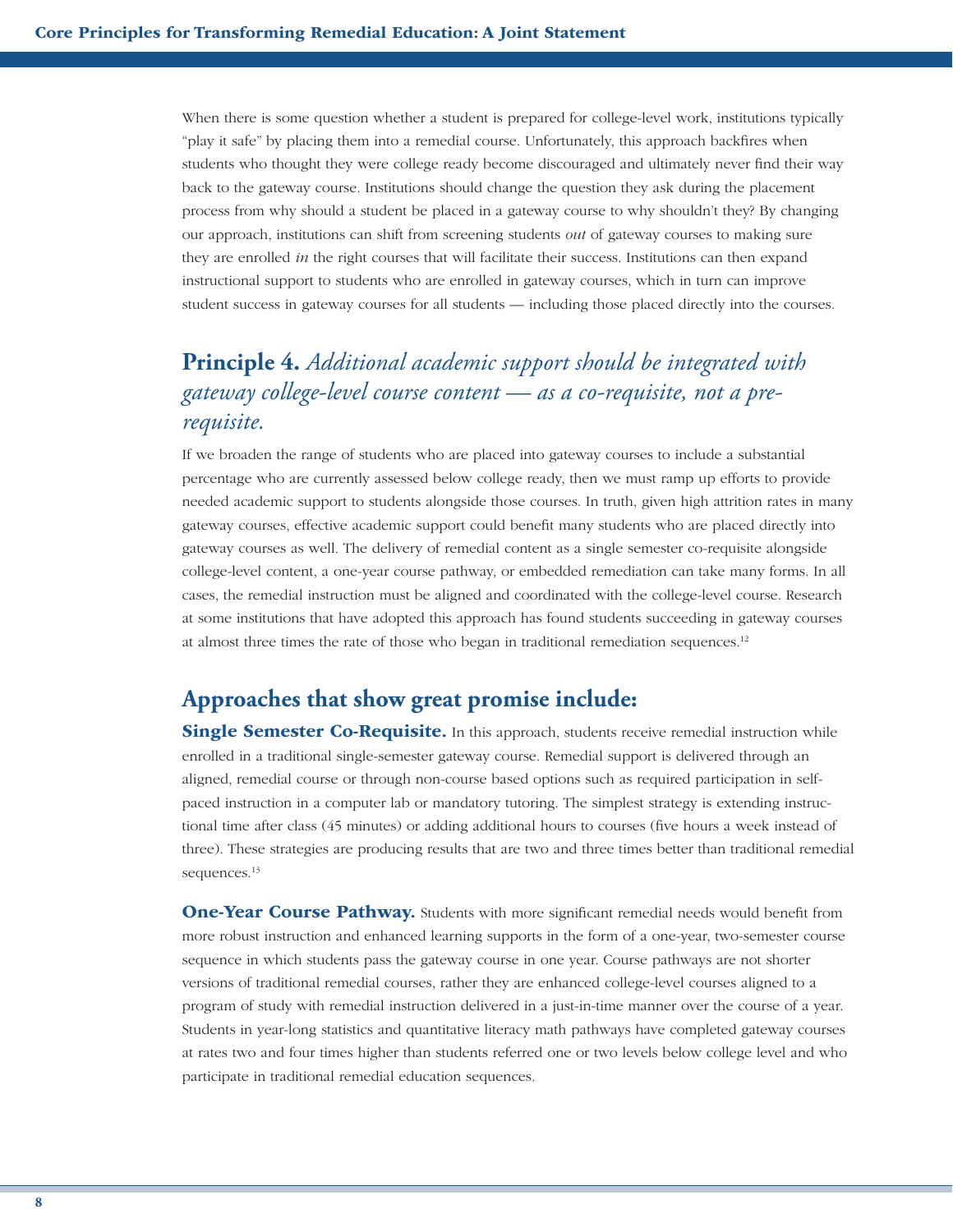**Embedded or Parallel Remediation in Career Technical Programs.** For students enrolled in a certificate or applied degree program, embedding or providing parallel remediation within the courses or technical program offerings ensures that students are able to immerse themselves in the program of study that propelled their enrollment in postsecondary education in the first place. What is most promising about this approach is that it has proven to work with students who have more significant remedial education needs, including those who are eligible for adult basic education instruction.14

### **Principle 5.** *Students who are significantly underprepared for collegelevel academic work need accelerated routes into programs of study.*

There are few proven postsecondary success strategies for students whose academic skills are below 9th grade level.

Yet this population cannot simply be cast aside or left on the margins. Promising programmatic and delivery alternatives must be developed, tested, and implemented.

While there are no easy answers for serving this population well, the research is clear, maintaining long remedial sequences and denying access to postsecondary education for these students are not viable options. We need a national commitment from state and federal policymakers, postsecondary systems and institutions, as well as the philanthropic community to develop and implement accelerated options that minimize the time that students spend in stand-alone remediation and ensure that they have realistic academic and career pathways available to them.

Some promising strategies emerging from the field demonstrate that an accelerated, single semester model or embedded remediation in career programs can work for a significant percentage of these students.<sup>15</sup> We encourage the pursuit of instructional models that focus on more contextualized learning; making remediation contemporaneous with placement in shorter, but economically valuable technical certificate or appropriate degree programs; ensuring non-academic as well as academic readiness; and accelerating student progress so that they can move quickly to credentials that matter.

We encourage continued innovation and rigorous evaluation of these strategies to identify those that show the most promise and provide more access to the full range of postsecondary credentials and programs for these students.

While evidence of effective routes to success for these students is elusive, we encourage all those invested in increased college completion rates from policymakers to practitioners to venture forward in pursuit of evidence-based innovations.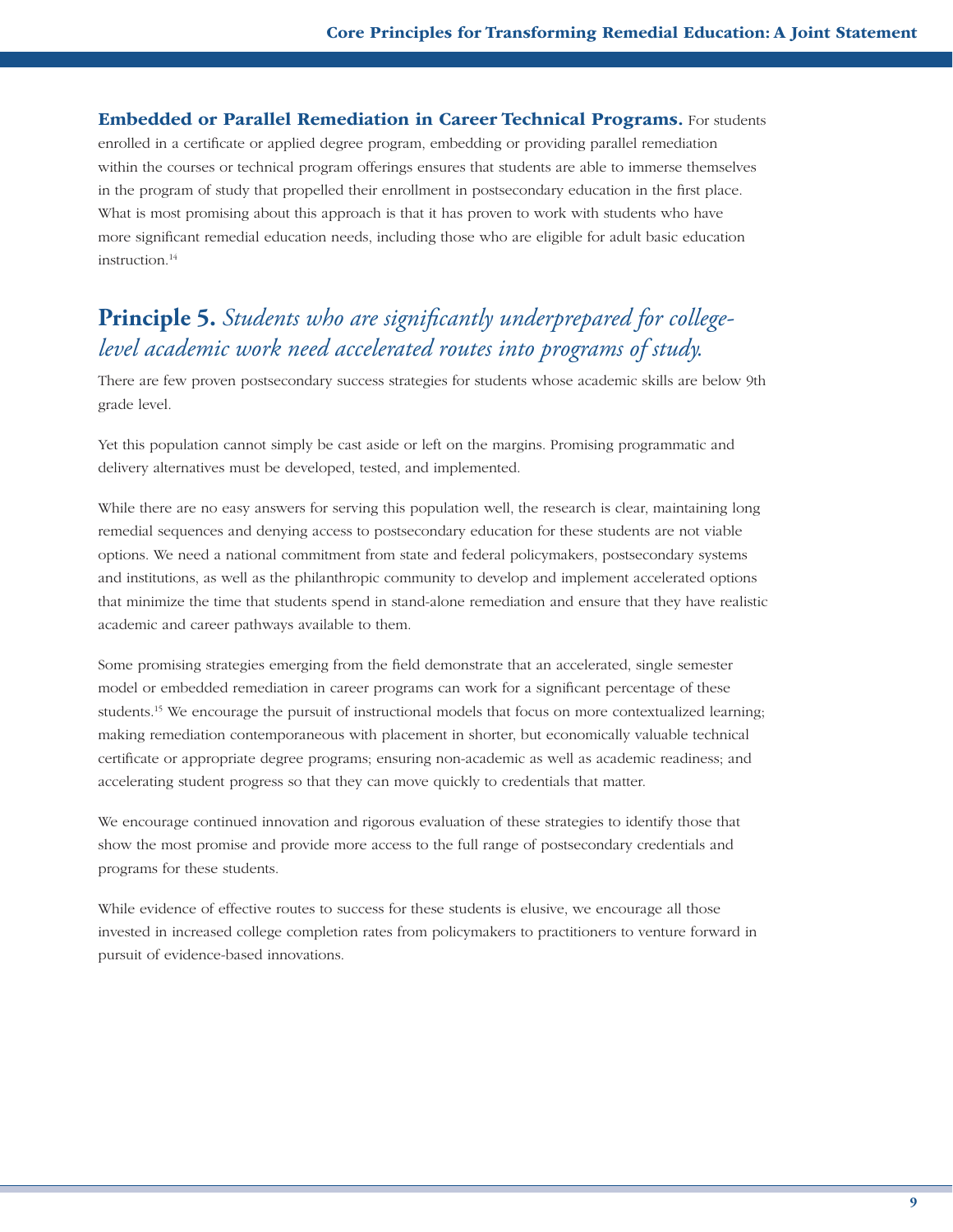### **Principle 6.** *Multiple measures should be used to provide guidance in the placement of students in gateway courses and programs of study.*

The time has come to move past the practice of using a single placement exam, taken at one point in time, to determine student placement. Multiple measures that assess academic skills, student academic goals, and non-cognitive factors such as student motivation, effort, and efficacy are steps in the right direction. Simply incorporating high school grade point average into placement decisions is an efficient way to assess student capacity to pursue college-level work.16

The placement process, no matter how well designed, has limited ability to correctly predict future success. It should not be used to screen so many students out of gateway courses, as currently is the case. Its best use is to determine the academic and non-academic support that would best equip students to succeed in gateway courses.

Colleges should provide students with assessment guides, practice tests, and required prep sessions before they take placement exams. Students should know the implications of the assessment process and its potential impact on the pursuit of a credential.

Assessment results can be a useful component of an improved career and college guidance system that helps a student choose an appropriate program. An assessment system that uses multiple measures can help communicate to students their areas of strength and weakness, which options provide the greatest opportunities for success, and the requirements they must meet to succeed in their program of choice.

In the end, the placement process — which functions now as a way to decide who is placed in and out of remedial coursework — needs to play a role in helping students make an informed choice of a program of study.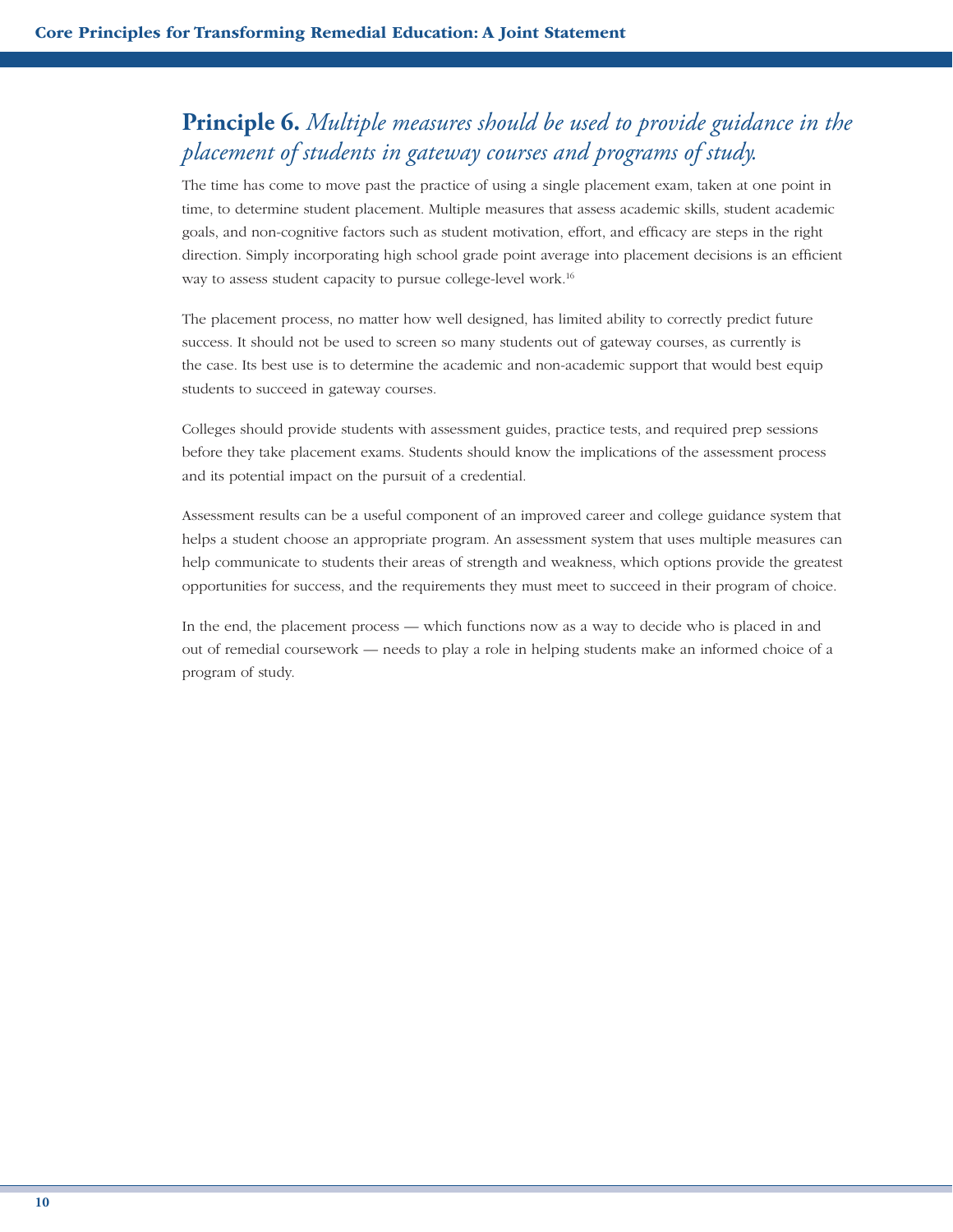### **Principle 7.** *Students should enter a meta-major when they enroll in college and start a program of study in their first year in order to maximize their prospects of earning a college credential.*

With evidence suggesting that prospects for earning a college credential increase significantly for students who enter a program of study in their first year, institutions should design remediation and academic pathways accordingly. Colleges should develop academic pathways and degree maps that make it easier for students to proceed to a credential. Upon enrollment, students should be required to choose a meta-major (such as social sciences and human services, STEM, health careers and life sciences, or arts, humanities, and design) that would start students along a pathway to a credential of their choosing. Once started on the pathway, students should ultimately enter a more specific program of study by the end of the first year. Remediation should be integrated into and aligned with students' academic pathway, enabling students to take only the remedial content they need to succeed in and quickly enter their chosen program.

The academic pathway, leading into a student's chosen program, would be a default pathway to a credential, providing clarity to the otherwise confusing and unstructured registration process. Students wishing to opt out of the courses offered would need to consult with academic advisors before doing so to ensure that students stay on track for on-time graduation.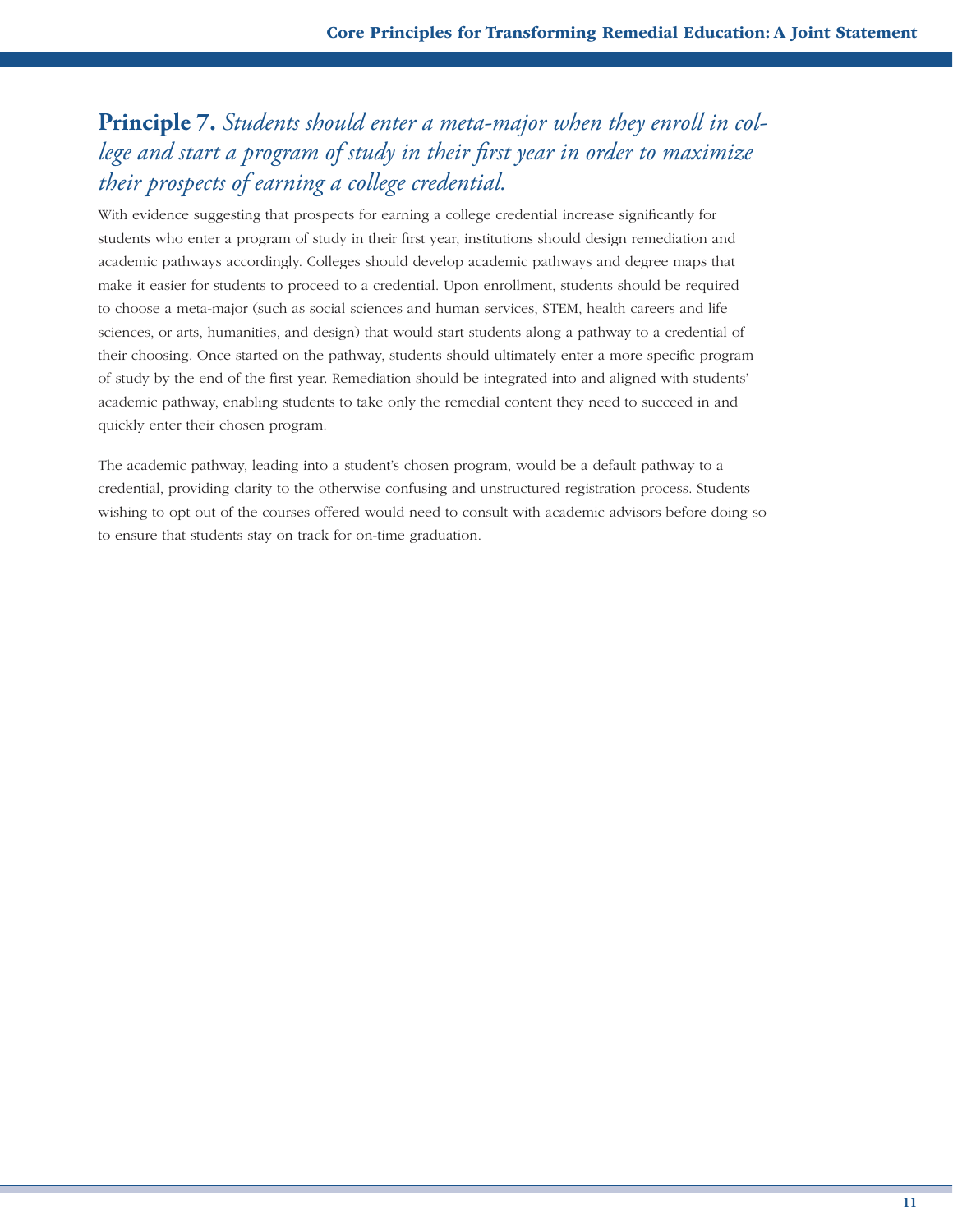## Moving Forward with Urgency

With the adoption of these seven principles, we envision students walking onto postsecondary campuses to an experience where their way into an academic pathway and through a specific program of study is clear of hurdles created by inefficiencies of the existing system. On that first day of class, most students will walk into (or log on to) college-level courses that are integral to their academic pathway. If they have difficulty mastering the content, they will receive the academic and non-academic supports they need in a just-in-time manner. If they are not prepared to succeed academically in gateway courses, alternatives to a long multi-semester sequence of remedial courses will be delivered. Institutions will measure student outcomes and the results will drive continuous improvement to maximize student success. After one year, students will have completed at least three courses in a chosen program of study and will have a clear roadmap to a college credential. In the end, students' experiences will match the optimism they felt when they decided to take the next step in their education, their career, and their life.

States, systems of higher education, and colleges need to match the aspirations of these students with actions that dramatically improve rates of degree and credential completion. The seven core principles should lead to a more coherent, contextualized, and completion-focused approach for all students. It can be done.

Institutions should not delay in implementing new and innovative practices based on these principles. At the state level, higher education officials and policymakers can implement new system and state policies that promote and support continuous improvement, successful innovation, and a commitment to scale. Institutions should develop fundamentally new systems for moving students into and through academic programs that lead to a credential. In addition, institutions should encourage and support faculty who employ innovative instructional and pedagogical strategies that take advantage of new technologies and research-based instructional practices.

One final note: Postsecondary leaders must work closely with K–12, adult basic education, and other training systems to reduce the need for remediation before students enroll in their institutions. Postsecondary institutions should leverage the Common Core State Standards by working with K–12 schools to improve the skills of their students *before* they graduate from high school. Early assessment of students in high school, using existing placement exams and eventually the Common Core college and career readiness assessments, which lead to customized academic skill development during the senior year, should be a priority for states. Similar strategies should be employed in adult basic education and English as a second language programs.

This is no time for merely testing the waters or for treading water. We can do better and both research and practice point the way forward. The task that lies ahead is to put this knowledge together with an urgency to drive large-scale change — for the sake of millions of students and families who are counting on postsecondary education as the first step to a better future.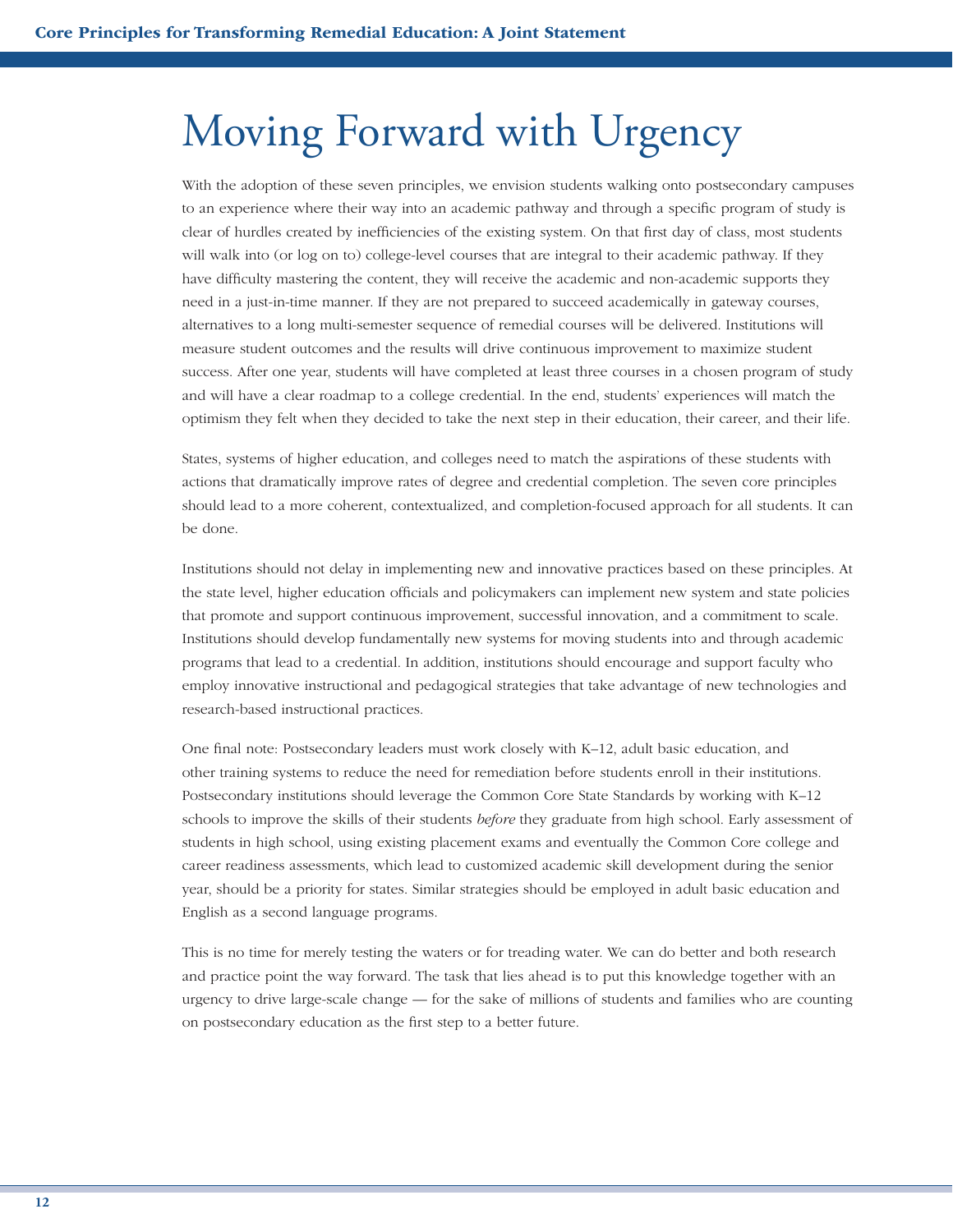## Endnotes

- 1. Judith Scott Clayton and Olga Rodriguez. "Development, Discouragement, or Diversion? New Evidence on the Effects of College Remediation." NBER Working Paper No. 18328. August, 2012.
- 2. Thomas R. Bailey. "Challenge and Opportunity: Rethinking the Role and Function of Developmental Education in Community College," *New Directions for Community Colleges* 145 (2009): 11–30.
- 3. Thomas Bailey, Dong Wook Jeong, and Sung-Woo Cho, "Referral, Enrollment, and Completion in Developmental Education Sequences in Community Colleges," *Economics of Education Review* 29 (March 2012); 255–270.
- 4. "Remediation: Higher Education's Bridge to Nowhere." Complete College America. April, 2012.
- 5. Bailey. "Challenge and Opportunity: Rethinking the Role and Function of Developmental Education in Community College, 11-30.
- 6. Judith Scott Clayton. "Do High Stakes Placement Exams Predict College Success?" CCRC Working Paper No. 41. New York: Community College Research Center, Teachers College, Columbia University. February, 2012.
- 7. Clayton and Rodriguez. "Development, Discouragement, or Diversion? New Evidence on the Effects of College Remediation." NBER Working Paper No. 18328. National Bureau of Economic Research. August, 2012.
- 8. Melinda Mechur Karp. "Toward a New Understanding of Non-Academic Student Support: Four Mechanisms Encouraging Positive Student Outcomes in the Community College," CCRC Working Paper No. 28, Assessment of Evidence Series. New York: Community College Research Center, Teachers College, Columbia University. 2011.
- 9. Regina Deil-Amen and James E. Rosenbaum. "The Social Prerequisites of Success: Can College Structure Reduce the Need for Social Know-How?" *Annals of the American Academic of Political and Social Science,* 586 (March 2003): 120–143.
- 10. Davis Jenkins and Sung-Woo Cho. "Get with the Program: Accelerating Community College Students' Entry into and Completion of Programs of Study," CCRC Working Paper No. 32. New York: Community College Research Center, Teachers College, Columbia University. January, 2012.
- 11. Davis Jenkins and Madeline Joy Weiss. "Charting Pathways to Completion for Low-Income Community College Students," CCRC Working Paper No. 34. New York: Community College Research Center, Teachers College, Columbia University. September, 2011.
- 12. Davis Jenkins, Cecilia Speroni, Clive Belfield, Shanna Smith Jaggars, and Nikki Edgecombe. "A Model for Accelerating Academic Success of Community College Remedial English Students: Is the Accelerated Learning Program (ALP) Effective and Affordable?" CCRC Working Paper No. 21. New York: Community College Research Center, Teachers College, Columbia University. September, 2010.
- 13. Ibid.
- 14. Matthew Zeidenberg, Sung-Woo Cho, and Davis Jenkins. "Washington State's Integrated Basic Education and Skills Training Program (I-BEST): New Evidence of Effectiveness," CCRC Working Paper No. 20. New York: Community College Research Center, Teachers College, Columbia University. September, 2010.
- 15. Ibid.
- 16. Clayton. "Do High Stakes Placement Exams Predict College Success?"